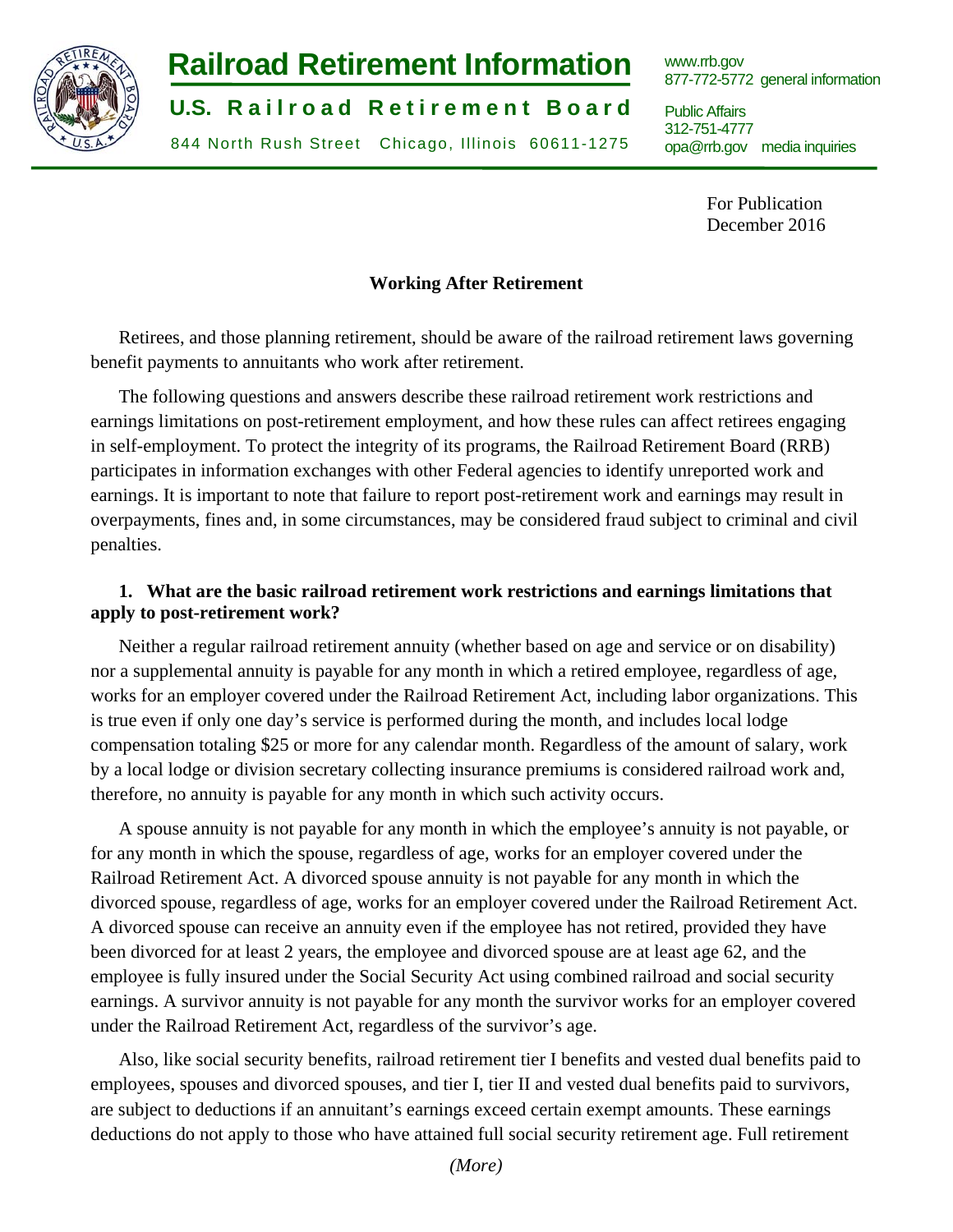age for employees and spouses ranges from age 65 for those born before 1938 to age 67 for those born in 1960 or later. Full retirement age for survivor annuitants ranges from age 65 for those born before 1940 to age 67 for those born in 1962 or later. Deductions for all annuitants, however, remain in effect for the months before the month of full retirement age during the calendar year of attainment. (The attainment of full retirement age does not mean an annuitant can return to work for an employer covered under the Railroad Retirement Act. As explained above, no annuity is payable for any month in which the annuitant works for a railroad employer, regardless of the annuitant's age).

Additional deductions are assessed for retired employees and spouses who work for their last preretirement nonrailroad employer (see question 3 below). Also, special restrictions apply to disability annuitants (see questions 5 and 6 below).

## **2. What are the current exempt earnings amounts for those non-disability annuitants subject to earnings limitations?**

For those under full retirement age throughout 2017, the exempt earnings amount rises to \$16,920 from \$15,720 in 2016. For beneficiaries attaining full retirement age in 2017, the exempt earnings amount rises to \$44,880 from \$41,880 in 2016 for the months before the month full retirement age is attained.

For those under full retirement age throughout the year, the earnings deduction is \$1 in benefits for every \$2 of earnings over the exempt amount. For those attaining full retirement age in 2017, the deduction is \$1 for every \$3 of earnings over the exempt amount in the months before the month full retirement age is attained.

All earnings received for services rendered, plus any net earnings from self-employment, are considered when assessing deductions for earnings. Interest, dividends, certain rental income or income from stocks, bonds, or other investments are not generally considered earnings for this purpose.

## **3. What are the additional deductions applied to the annuities of retired employees and spouses working for their last pre-retirement nonrailroad employer?**

Such employment will reduce tier II benefits and supplemental annuity payments, which are not otherwise subject to earnings deductions, by \$1 for each \$2 of earnings received subject to a maximum reduction of 50 percent. The deductions in the tier II benefits and supplemental annuities of individuals who work for pre-retirement nonrailroad employers apply even if earnings do not exceed the tier I exempt earnings limits. Also, while tier I and vested dual benefit earnings deductions stop when an annuitant attains full retirement age, these tier II and supplemental annuity deductions continue to apply after the attainment of full retirement age. Work that begins on the same day as the annuity beginning date is not last pre-retirement nonrailroad employment.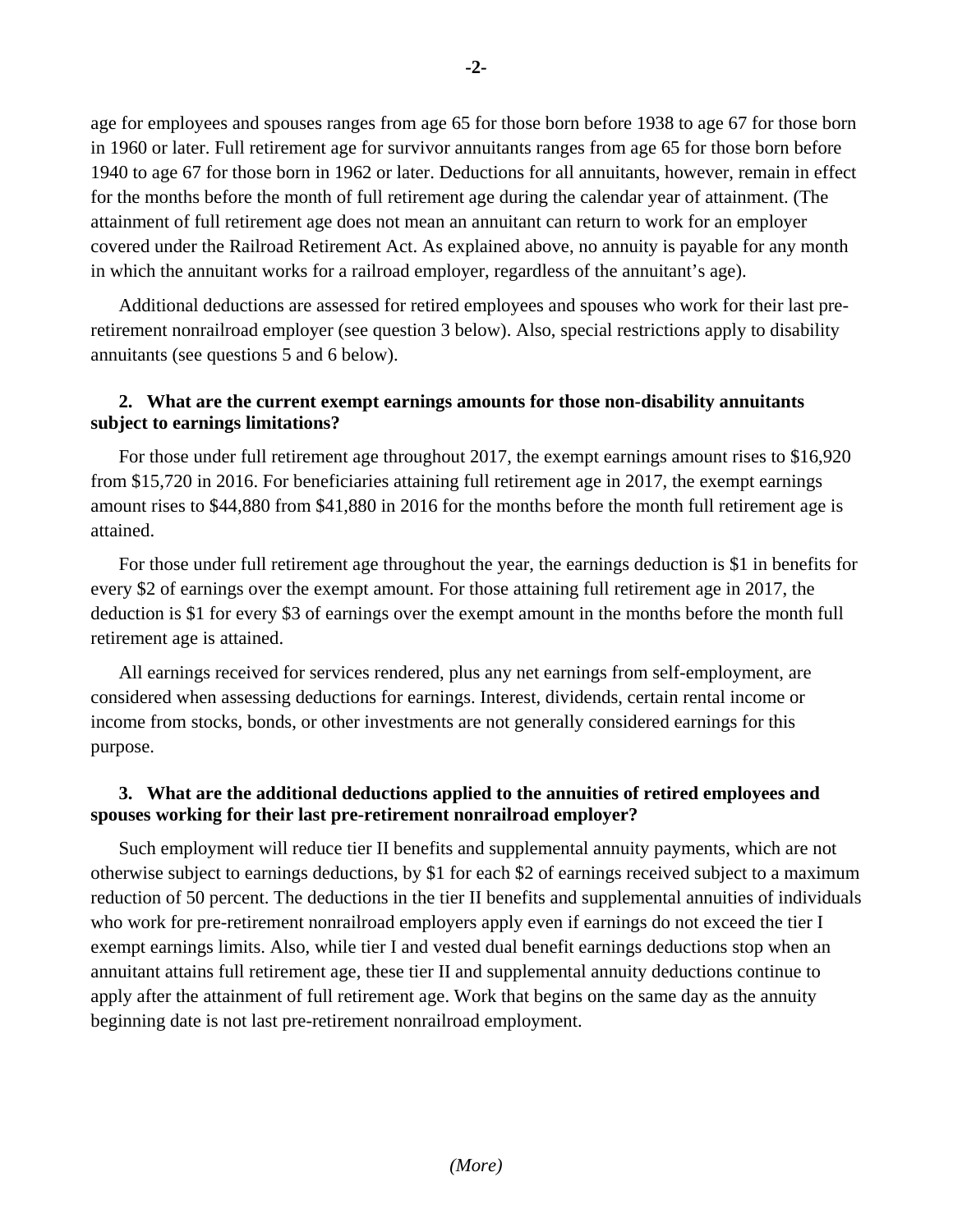#### **4. Can a retired employee's earnings also reduce a spouse's benefit?**

A spouse benefit is subject to reductions not only for the spouse's earnings, but also for the earnings of the employee, regardless of whether the earnings are from service for the last preretirement nonrailroad employer or other post-retirement employment.

#### **5. What are the special earnings restrictions applied to disabled employee annuitants?**

A disability annuity is not payable for any month in 2017 in which the disabled employee annuitant earns more than \$910 (\$880 in 2016) in any employment or net self-employment, exclusive of disability-related work expenses. If a disabled employee annuitant's earnings in a year (after deduction of disability-related work expenses) exceed the annual limit, the annuity is not payable for the number of months derived by dividing the amount by which those earnings exceed the annual limit by the amount of the monthly limit. Any resulting fraction of a month equal to or greater than one-half (0.5) is rounded up, increasing the number of months in which the annuity is not payable by one. For example, a disabled employee annuitant earns \$15,500 in 2017, which is \$4,125 over the 2017 annual limit of \$11,375. Dividing \$4,125 by \$910 yields 4.53. As .53 is more than one-half, the annuitant would lose 5 months of benefits.

These disability work restrictions cease upon a disabled employee annuitant's attainment of full retirement age (age 65-67). This transition is effective no earlier than full retirement age even if the annuitant had 30 years of service. Earnings deductions continue to apply to those working for their last pre-retirement nonrailroad employer.

If a disabled employee annuitant works before full retirement age, this may also raise a question about the possibility of that individual's recovery from disability, regardless of the amount of earnings. Consequently, any work activity must be reported promptly to avoid overpayments, which are recoverable by the RRB and may also include significant penalties.

### **6. Do the special earnings restrictions listed in question 5 apply to disabled widow(er) and disabled child annuitants?**

The earnings restrictions listed in question 5 do **not** apply to disabled widow(er)s **under age 60** or to disabled children. However, the annuity of an unmarried disabled widow(er) technically becomes an age annuity when the widow(er) attains age 60. Therefore, regular annual earnings restrictions apply beginning with the month the widow(er) attains age 60 and ending with the month before the month the widow(er) attains full retirement age (see question 2 above).

All earnings in the year age 60 is attained are considered in determining excess earnings for that year. However, work deductions may apply only beginning with the month the widow(er) attains age 60.

Also, if a disabled widow(er) works before full retirement age, this may also raise a question about the possibility of that individual's recovery from disability, regardless of the amount of earnings. Therefore, any work activity must be reported promptly to avoid overpayments, which are recoverable by the RRB and may also include significant penalties.